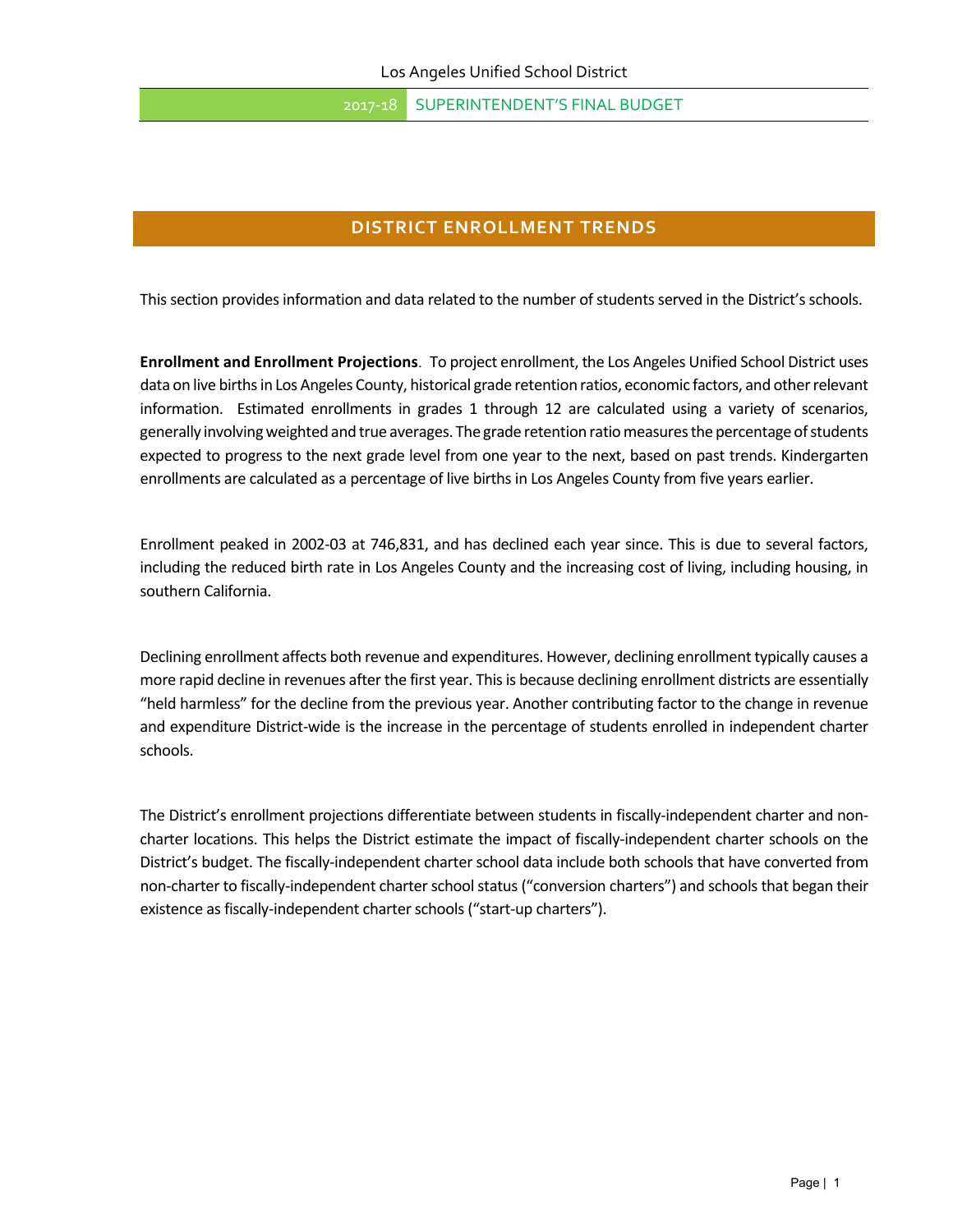2017-18 SUPERINTENDENT'S FINAL BUDGET

The chart below shows the increase in the number of students enrolled in independent charter schools over the past decade. In contrast, the District's total K-12 enrollment has declined over the same period.

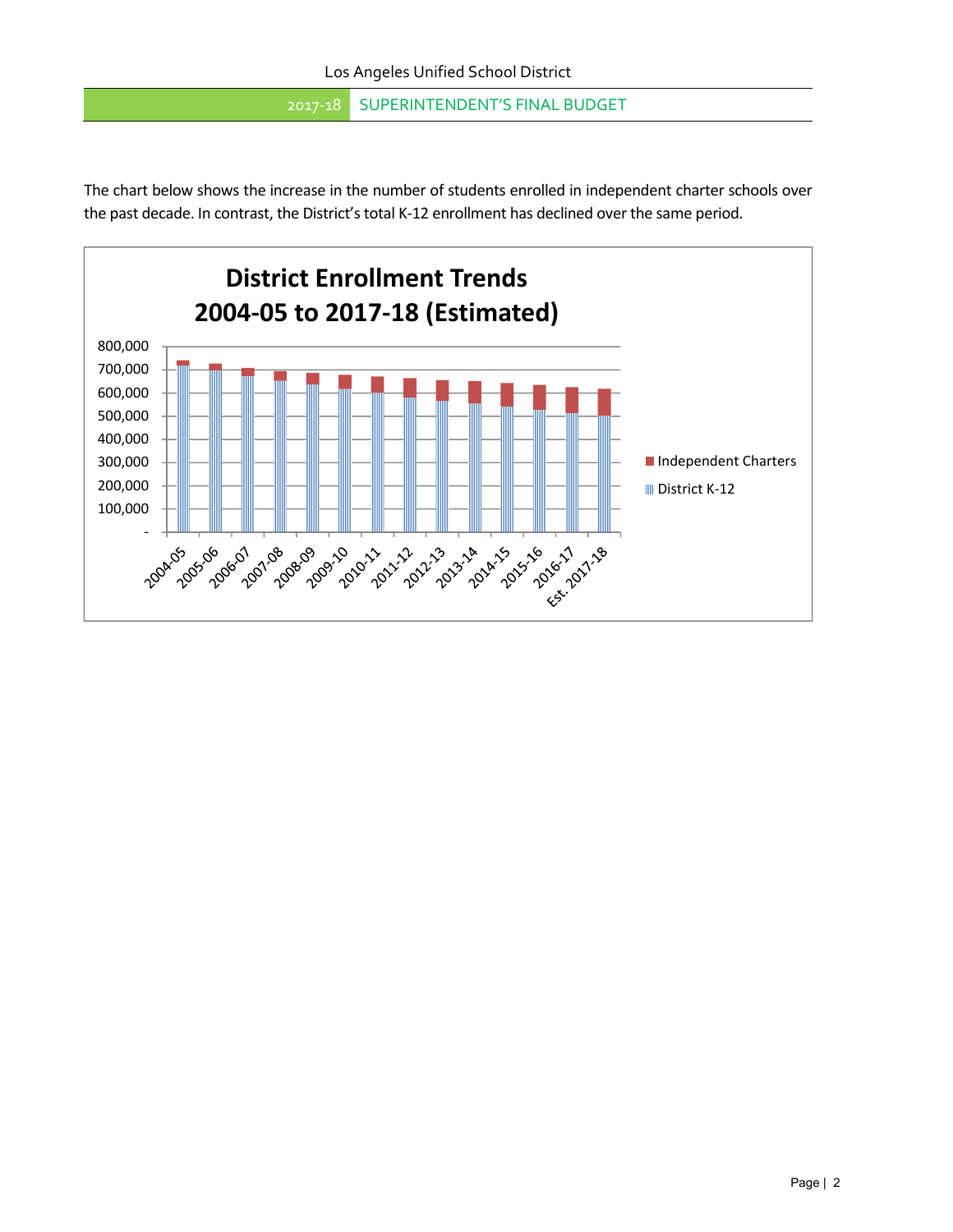Los Angeles Unified School District

### 2017‐18 SUPERINTENDENT'S FINAL BUDGET

#### **ENROLLMENT PROJECTIONS**

**Norm Day Enrollment ‐ Including Independent Charter Schools**

|                                           | 2010-11 | 2011-12 | 2012-13 | 2013-14 | 2014-15       | 2015-16       | 2016-17       | 2017-18          | 2018-19          | 2019-20          |
|-------------------------------------------|---------|---------|---------|---------|---------------|---------------|---------------|------------------|------------------|------------------|
|                                           | Actual  | Actual  | Actual  | Actual  | <b>Actual</b> | <b>Actual</b> | <b>Actual</b> | <b>Estimated</b> | <b>Estimated</b> | <b>Estimated</b> |
| LA County - Live Births Lagged 5 Years    | 150,377 | 151,837 | 151,837 | 147,684 | 139,679       | 133,160       | 130,312       | 131,697          | 127,194          | 128,067          |
| <b>Graded Enrollment</b>                  |         |         |         |         |               |               |               |                  |                  |                  |
| Kindergarten                              | 51,638  | 52,846  | 53,262  | 55,315  | 55,604        | 56,420        | 55,599        | 55,997           | 54,455           | 54,963           |
| Grade 1                                   | 51,904  | 51,692  | 52,143  | 50,892  | 49,751        | 46,870        | 46,625        | 45,942           | 46,765           | 45,960           |
| Grade 2                                   | 50,406  | 50,230  | 50,353  | 51,070  | 49,664        | 48,747        | 45,849        | 47,378           | 46,398           | 46,942           |
| Grade 3                                   | 49,165  | 48,946  | 48,736  | 49,154  | 49,773        | 48,646        | 47,618        | 45,018           | 46,448           | 45,417           |
| Grade 4                                   | 49,176  | 47,860  | 47,755  | 47,783  | 47,629        | 48,615        | 47,295        | 46,515           | 43,965           | 45,350           |
| Grade 5                                   | 49,204  | 48,126  | 47,068  | 47,384  | 46,792        | 47,041        | 47,776        | 46,361           | 45,639           | 43,178           |
| Grade 6                                   | 47,221  | 47,249  | 46,020  | 45,173  | 45,435        | 44,884        | 44,802        | 45,664           | 44,391           | 43,778           |
| Grade 7                                   | 46,756  | 46,186  | 46,150  | 45,269  | 44,050        | 44,116        | 43,847        | 43,942           | 44,749           | 43,464           |
| Grade 8                                   | 47,125  | 46,062  | 45,295  | 45,381  | 44,207        | 43,410        | 43,541        | 43,218           | 43,078           | 43,689           |
| Grade 9                                   | 60,439  | 58,920  | 55,872  | 53,339  | 52,493        | 49,354        | 48,438        | 48,940           | 48,931           | 49,124           |
| Grade 10                                  | 52,306  | 50,527  | 49,478  | 48,282  | 46,757        | 47,826        | 45,722        | 43,872           | 43,316           | 42,297           |
| Grade 11                                  | 45,040  | 43,477  | 42,308  | 41,822  | 42,227        | 40,267        | 40,906        | 38,935           | 37,195           | 36,562           |
| Grade 12                                  | 36,279  | 37,280  | 36,748  | 36,489  | 37,113        | 37,734        | 37,100        | 36,914           | 34,399           | 32,157           |
| <b>Total graded enrollment</b>            | 636,659 | 629,401 | 621,188 | 617,353 | 611,495       | 603,930       | 595,118       | 588,696          | 579,729          | 572,881          |
| K-3 enrollment                            | 203,113 | 203,714 | 204,494 | 206,431 | 204,792       | 200,683       | 195,691       | 194,335          | 194,066          | 193,282          |
| 4-6 enrollment                            | 145,601 | 143,235 | 140,843 | 140,340 | 139,856       | 140,540       | 139,873       | 138,540          | 133,995          | 132,306          |
| 7-8 enrollment                            | 93,881  | 92,248  | 91,445  | 90,650  | 88,257        | 87,526        | 87,388        | 87,160           | 87,827           | 87,153           |
| 9-12 enrollment                           | 194,064 | 190,204 | 184,406 | 179,932 | 178,590       | 175,181       | 172,166       | 168,661          | 163,841          | 160,140          |
| <b>Total graded enrollment</b>            | 636,659 | 629,401 | 621,188 | 617,353 | 611,495       | 603,930       | 595,118       | 588,696          | 579,729          | 572,881          |
| <b>Other enrollment</b>                   |         |         |         |         |               |               |               |                  |                  |                  |
| Special day classes in regular schools    | 26,308  | 25,851  | 25,691  | 25,891  | 25,237        | 24,588        | 24,057        | 23,918           | 23,672           | 23,510           |
| Special day classes in special ed schools | 3,555   | 3,537   | 3,291   | 2,893   | 2,319         | 2,338         | 2,098         | 2,086            | 2,065            | 2,051            |
| Continuation and opportunity schools      | 5,126   | 5,444   | 5,546   | 5,359   | 4,442         | 4,351         | 4,250         | 4,270            | 4,290            | 4,311            |
| <b>Total Other enrollment</b>             | 34,989  | 34,832  | 34,528  | 34,143  | 31,998        | 31,277        | 30,405        | 30,274           | 30,027           | 29,872           |
| Total graded and other enrollment         | 671,648 | 664,233 | 655,716 | 651.496 | 643,493       | 635,207       | 625.523       | 618,970          | 609.756          | 602,753          |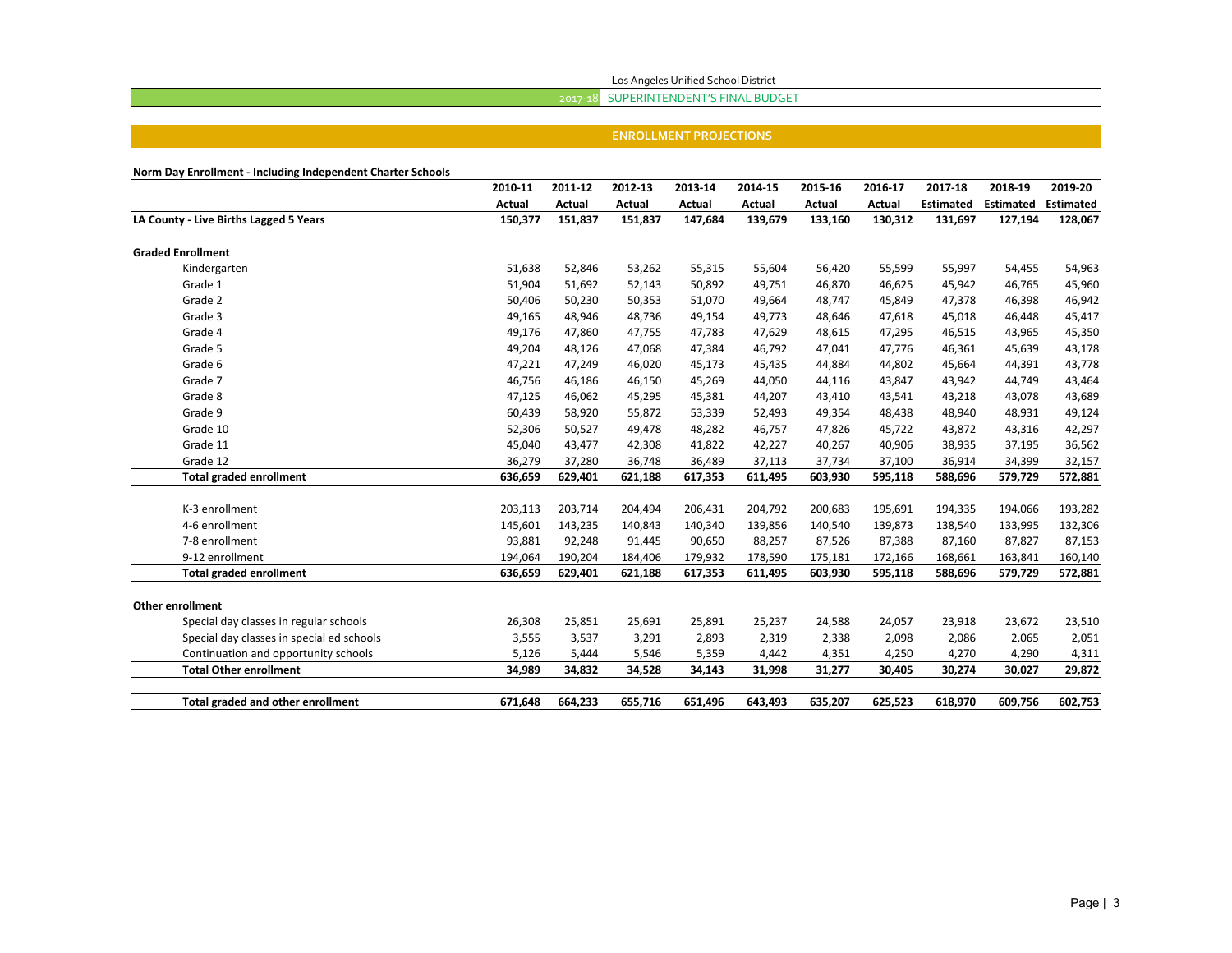Los Angeles Unified School District

## 2017‐18 SUPERINTENDENT'S FINAL BUDGET

#### **ENROLLMENT PROJECTIONS**

|      |                                                         | 2010-11 | 2011-12 | 2012-13 | 2013-14 | 2014-15 | 2015-16       | 2016-17 | 2017-18          | 2018-19          | 2019-20          |
|------|---------------------------------------------------------|---------|---------|---------|---------|---------|---------------|---------|------------------|------------------|------------------|
|      |                                                         | Actual  | Actual  | Actual  | Actual  | Actual  | <b>Actual</b> | Actual  | <b>Estimated</b> | <b>Estimated</b> | <b>Estimated</b> |
|      | LA County - Live Births Lagged 5 Years                  | 150,377 | 151,837 | 151,837 | 147,684 | 139,679 | 133,160       | 130,312 | 131,697          | 127,194          | 128,067          |
|      | <b>Graded Enrollment</b>                                |         |         |         |         |         |               |         |                  |                  |                  |
|      | Kindergarten                                            | 4,704   | 5,169   | 5,432   | 6,147   | 6,368   | 7,131         | 7,344   | 7,198            | 7,198            | 7,198            |
|      | Grade 1                                                 | 4,174   | 4,823   | 5,135   | 5,529   | 5,972   | 5,871         | 6,262   | 6,886            | 7,098            | 7,098            |
|      | Grade 2                                                 | 3,782   | 4,190   | 4,752   | 5,097   | 5,486   | 5,917         | 5,702   | 6,105            | 6,846            | 7,058            |
|      | Grade 3                                                 | 3,427   | 3,831   | 4,183   | 4,762   | 5,166   | 5,563         | 5,919   | 5,738            | 6,046            | 6,699            |
|      | Grade 4                                                 | 3,259   | 3,564   | 3,966   | 4,314   | 4,755   | 5,292         | 5,684   | 5,732            | 5,828            | 6,131            |
|      | Grade 5                                                 | 3,552   | 3,930   | 4,272   | 4,836   | 5,135   | 5,692         | 6,209   | 6,340            | 6,695            | 6,651            |
|      | Grade 6                                                 | 5,855   | 7,144   | 7,310   | 8,183   | 9,295   | 9,759         | 10,563  | 10,246           | 10,459           | 10,375           |
|      | Grade 7                                                 | 5,276   | 6,515   | 7,255   | 7,806   | 8,555   | 9,533         | 9,840   | 10,001           | 9,939            | 9,879            |
|      | Grade 8                                                 | 4,193   | 5,430   | 6,267   | 7,085   | 7,444   | 8,393         | 9,280   | 9,230            | 10,237           | 9,847            |
|      | Grade 9                                                 | 9,822   | 11,040  | 11,604  | 11,478  | 12,053  | 12,478        | 12,501  | 12,367           | 12,394           | 12,559           |
|      | Grade 10                                                | 8,441   | 10,151  | 10,407  | 11,018  | 11,112  | 11,386        | 11,905  | 12,097           | 12,367           | 12,394           |
|      | Grade 11                                                | 7,110   | 8,987   | 9,454   | 9,711   | 10,341  | 10,296        | 10,632  | 11,494           | 12,064           | 12,394           |
|      | Grade 12                                                | 5,892   | 7,519   | 8,529   | 8,947   | 9,288   | 9,831         | 9,807   | 10,347           | 11,439           | 11,953           |
|      | <b>Total graded enrollment</b>                          | 69,487  | 82,293  | 88,566  | 94,913  | 100,970 | 107,142       | 111,648 | 113,781          | 118,610          | 120,236          |
|      | K-3 enrollment                                          | 16,087  | 18,013  | 19,502  | 21,535  | 22,992  | 24,482        | 25,227  | 25,927           | 27,188           | 28,053           |
|      | 4-6 enrollment                                          | 12,666  | 14,638  | 15,548  | 17,333  | 19,185  | 20,743        | 22,456  | 22,318           | 22,982           | 23,157           |
|      | 7-8 enrollment                                          | 9,469   | 11,945  | 13,522  | 14,891  | 15,999  | 17,926        | 19,120  | 19,231           | 20,176           | 19,726           |
|      | 9-12 enrollment                                         | 31,265  | 37,697  | 39,994  | 41,154  | 42,794  | 43,991        | 44,845  | 46,305           | 48,264           | 49,300           |
|      | <b>Total graded enrollment</b>                          | 69,487  | 82,293  | 88,566  | 94,913  | 100,970 | 107,142       | 111,648 | 113,781          | 118,610          | 120,236          |
|      |                                                         |         |         |         |         |         |               |         |                  |                  |                  |
|      | <b>Other enrollment</b>                                 |         |         |         |         |         |               |         |                  |                  |                  |
|      | Special day classes in regular schools                  | 448     | 495     | 546     | 468     | 90      | $\pmb{0}$     | 0       | 0                | 0                | $\mathbf 0$      |
|      | Special day classes in special ed schools               |         |         |         |         |         |               |         |                  |                  |                  |
|      | Continuation and opportunity schools                    |         |         |         |         |         |               |         |                  |                  |                  |
|      | Nonpublic schools                                       |         |         |         |         |         |               |         |                  |                  |                  |
|      | <b>Total other enrollment</b>                           | 448     | 495     | 546     | 468     | 90      | 0             | 0       | 0                | $\mathbf 0$      | 0                |
|      | Sub-total                                               | 69,935  | 82.788  | 89,112  | 95.381  | 101,060 | 107,142       | 111.648 | 113,781          | 118,610          | 120,236          |
|      | Enrollment of Independent Charter Schools previously    |         |         |         |         |         |               |         |                  |                  |                  |
|      | authorized by LAUSD Board of Education that will now be |         |         |         |         |         |               |         |                  |                  |                  |
| Add: | authorized by other local/state agencies                | 0       | 0       | 0       | 0       | 0       | 0             | 0       | 1,956            | 2,252            | 2,541            |
|      | Total graded and other enrollment                       | 69,935  | 82,788  | 89,112  | 95,381  | 101,060 | 107,142       | 111,648 | 115,737          | 120,862          | 122,777          |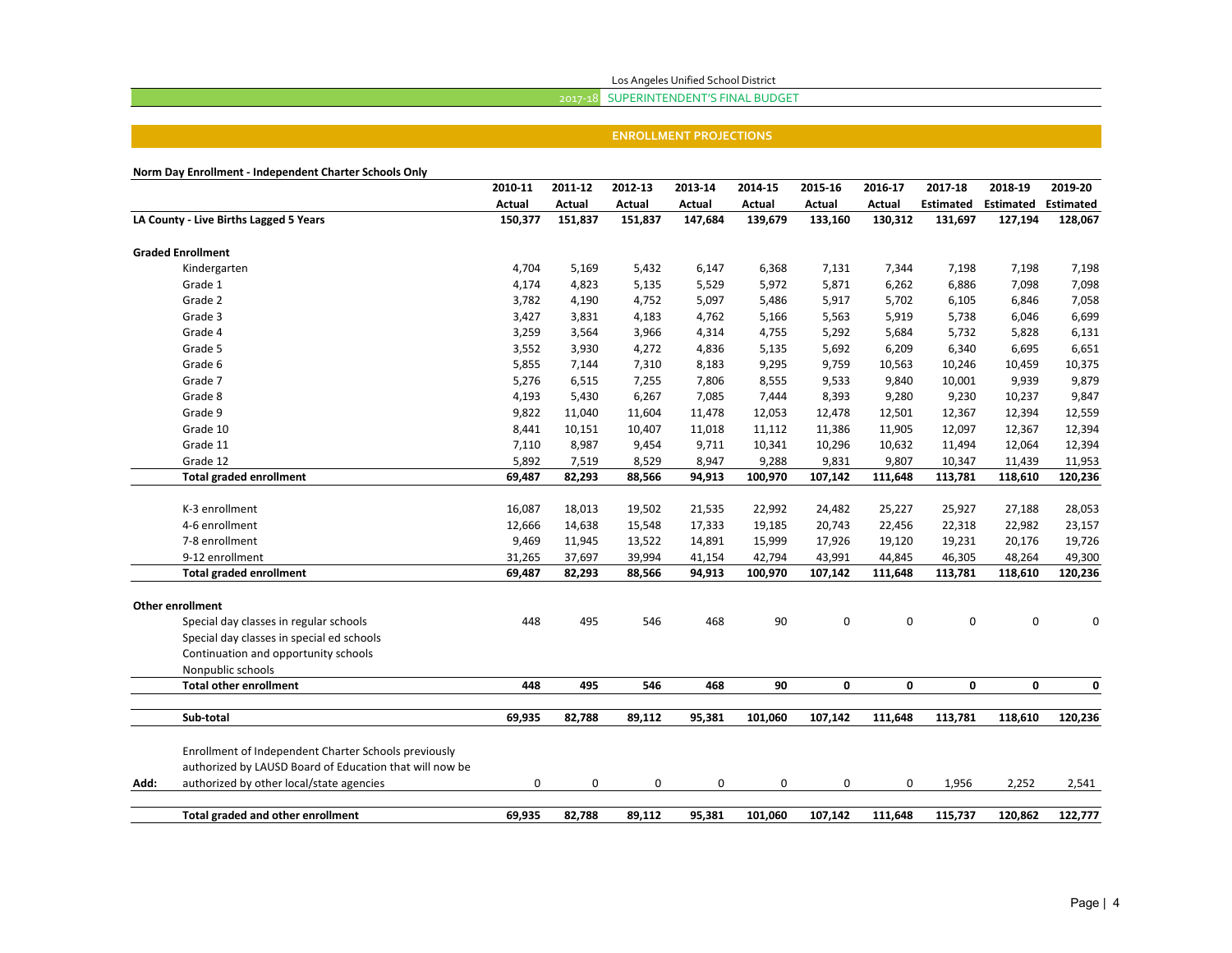#### Los Angeles Unified School District

### 2017‐18 SUPERINTENDENT'S FINAL BUDGET

#### **ENROLLMENT PROJECTIONS**

**Norm Day Enrollment ‐ Excluding Independent Charter Schools**

|                                           | 2010-11 | 2011-12 | 2012-13       | 2013-14 | 2014-15 | 2015-16       | 2016-17       | 2017-18          | 2018-19          | 2019-20          |
|-------------------------------------------|---------|---------|---------------|---------|---------|---------------|---------------|------------------|------------------|------------------|
|                                           | Actual  | Actual  | <b>Actual</b> | Actual  | Actual  | <b>Actual</b> | <b>Actual</b> | <b>Estimated</b> | <b>Estimated</b> | <b>Estimated</b> |
| LA County - Live Births Lagged 5 Years    | 150,377 | 151,837 | 151,837       | 147,684 | 139,679 | 133,160       | 130,312       | 131,697          | 127,194          | 128,067          |
| <b>Graded Enrollment</b>                  |         |         |               |         |         |               |               |                  |                  |                  |
| Kindergarten                              | 46,934  | 47,677  | 47,830        | 49,168  | 49,236  | 49,289        | 48,255        | 48,799           | 47,257           | 47,765           |
| Grade 1                                   | 47,730  | 46,869  | 47,008        | 45,363  | 43,779  | 40,999        | 40,363        | 39,056           | 39,667           | 38,862           |
| Grade 2                                   | 46,624  | 46,040  | 45,601        | 45,973  | 44,178  | 42,830        | 40,147        | 41,273           | 39,552           | 39,884           |
| Grade 3                                   | 45,738  | 45,115  | 44,553        | 44,392  | 44,607  | 43,083        | 41,699        | 39,280           | 40,402           | 38,718           |
| Grade 4                                   | 45,917  | 44,296  | 43,789        | 43,469  | 42,874  | 43,323        | 41,611        | 40,783           | 38,137           | 39,219           |
| Grade 5                                   | 45,652  | 44,196  | 42,796        | 42,548  | 41,657  | 41,349        | 41,567        | 40,021           | 38,944           | 36,527           |
| Grade 6                                   | 41,366  | 40,105  | 38,710        | 36,990  | 36,140  | 35,125        | 34,239        | 34,983           | 33,497           | 32,968           |
| Grade 7                                   | 41,480  | 39,671  | 38,895        | 37,463  | 35,495  | 34,583        | 34,007        | 33,498           | 34,375           | 33,150           |
| Grade 8                                   | 42,932  | 40,632  | 39,028        | 38,296  | 36,763  | 35,017        | 34,261        | 33,553           | 32,398           | 33,407           |
| Grade 9                                   | 50,617  | 47,880  | 44,268        | 41,861  | 40,440  | 36,876        | 35,937        | 36,379           | 36,102           | 36,122           |
| Grade 10                                  | 43,865  | 40,376  | 39,071        | 37,264  | 35,645  | 36,440        | 33,817        | 31,611           | 30,755           | 29,468           |
| Grade 11                                  | 37,930  | 34,490  | 32,854        | 32,111  | 31,886  | 29,971        | 30,274        | 27,295           | 24,967           | 23,974           |
| Grade 12                                  | 30,387  | 29,761  | 28,219        | 27,542  | 27,825  | 27,903        | 27,293        | 26,428           | 22,814           | 20,040           |
| <b>Total graded enrollment</b>            | 567,172 | 547,108 | 532,622       | 522,440 | 510,525 | 496,788       | 483,470       | 472,959          | 458,867          | 450,104          |
|                                           |         |         |               |         |         |               |               |                  |                  |                  |
| K-3 enrollment                            | 187,026 | 185,701 | 184,992       | 184,896 | 181,800 | 176,201       | 170,464       | 168,408          | 166,878          | 165,229          |
| 4-6 enrollment                            | 132,935 | 128,597 | 125,295       | 123,007 | 120,671 | 119,797       | 117,417       | 115,787          | 110,578          | 108,714          |
| 7-8 enrollment                            | 84,412  | 80,303  | 77,923        | 75,759  | 72,258  | 69,600        | 68,268        | 67,051           | 66,773           | 66,557           |
| 9-12 enrollment                           | 162,799 | 152,507 | 144,412       | 138,778 | 135,796 | 131,190       | 127,321       | 121,713          | 114,638          | 109,604          |
| <b>Total graded enrollment</b>            | 567,172 | 547,108 | 532,622       | 522,440 | 510,525 | 496,788       | 483,470       | 472,959          | 458,867          | 450,104          |
| <b>Other enrollment</b>                   |         |         |               |         |         |               |               |                  |                  |                  |
| Special day classes in regular schools    | 25,860  | 25,356  | 25,145        | 25,423  | 25,147  | 24,588        | 24,057        | 23,918           | 23,672           | 23,510           |
| Special day classes in special ed schools | 3,555   | 3,537   | 3,291         | 2,893   | 2,319   | 2,338         | 2,098         | 2,086            | 2,065            | 2,051            |
| Continuation and opportunity schools      | 5,126   | 5,444   | 5,546         | 5,359   | 4,442   | 4,351         | 4,250         | 4,270            | 4,290            | 4,311            |
| Nonpublic schools                         |         |         |               |         |         |               |               |                  |                  |                  |
| <b>Total other enrollment</b>             | 34,541  | 34,337  | 33,982        | 33,675  | 31,908  | 31,277        | 30,405        | 30,274           | 30,027           | 29,872           |
|                                           |         |         |               |         |         |               |               |                  |                  |                  |
| Total graded and other enrollment         | 601,713 | 581,445 | 566,604       | 556,115 | 542,433 | 528,065       | 513,875       | 503,233          | 488,894          | 479,976          |